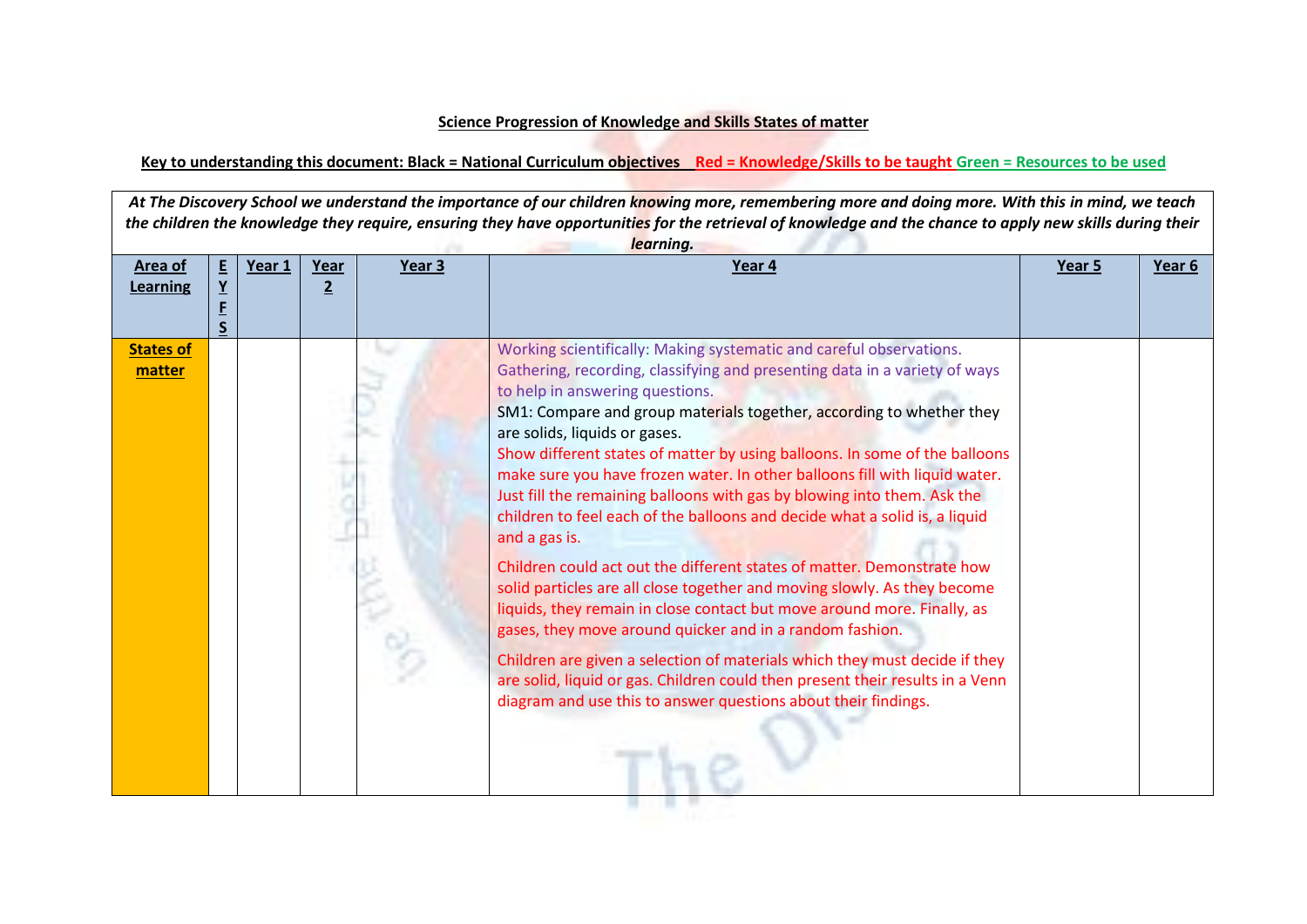

Working scientifically: Setting up practical enquiries, comparative and fair tests.

Making systematic and careful observations. Using a range of scientific equipment. Gathering and recording data using a table.

SM2:Observe that some materials change state when they are heated or cooled, and measure or research the temperature at which this happens in degrees Celsius (°C).

Children to come up with their own chocolate experiment to see what temperature they think chocolate will melt. Children to decide the melting point of different types of chocolate.

Children carry out their own investigation to answer the question 'Do all liquids freeze?'. Children can plan and set their own investigation and draw conclusions from their results.

Working scientifically:

Setting up a simple practical enquiries. Making systematic and careful observations. Identifying differences, similarities or changes related to simple scientific ideas and processes. Recording findings using simple scientific language and a table.

SM3: Identify the part played by evaporation and condensation in the water cycle and associate the rate of evaporation with temperature. Show children a video of the water cycle e.g. bbc bitesize Children observe the features of the water cycle by placing some plasticine mountains and warm water in a clear bowl. Cover the top of the bowl with cling film. Onto the cling film place ice wrapped in cotton wool (clouds).

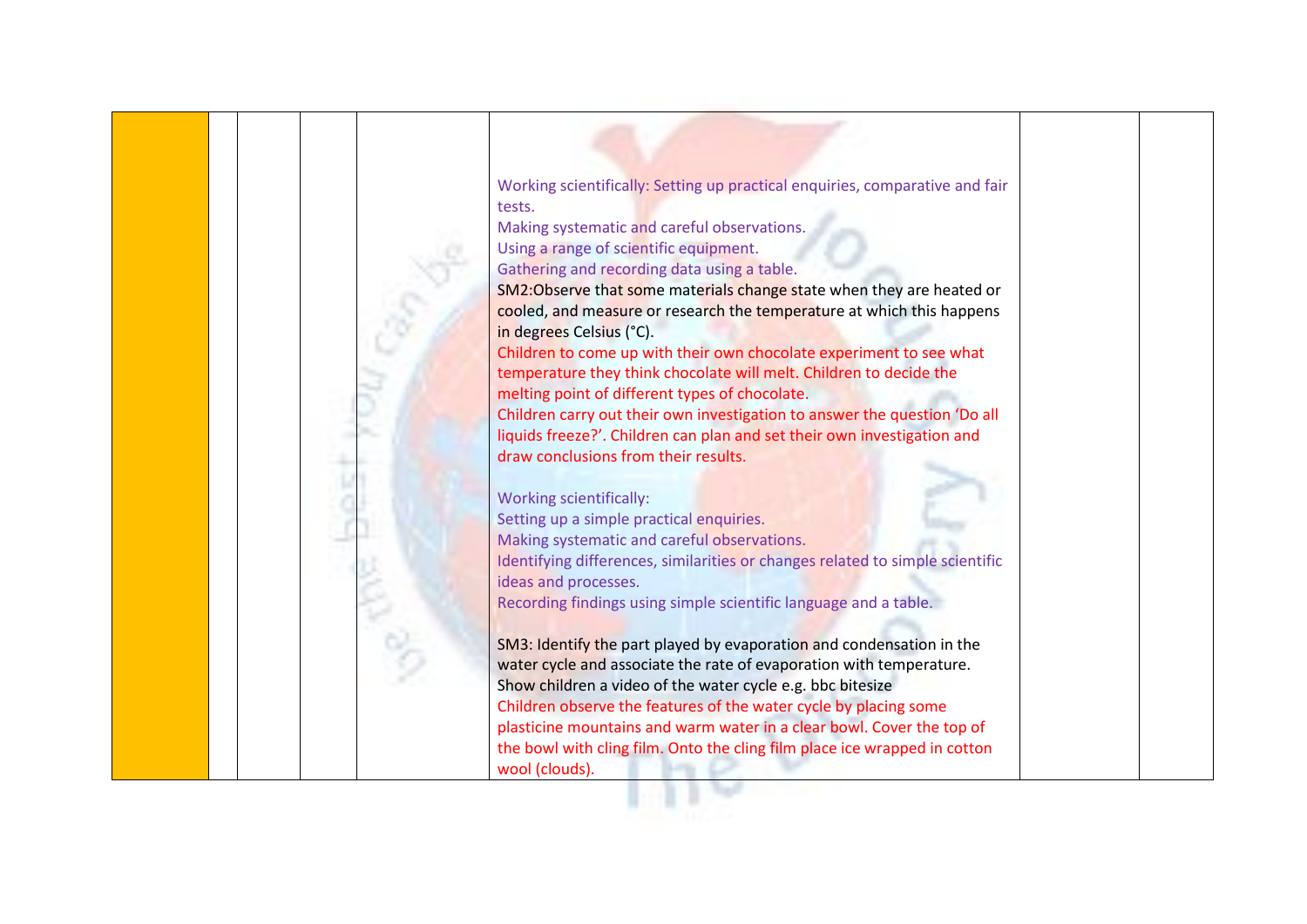|                   |  |  |  | Children can investigate how different liquids evaporate at different<br>rates. Leave out dishes of different liquids, eg water, vinegar, lemon juice,<br>salty water and tea for the children to observe. Duplicate some and cover<br>them. What happens to the uncovered dishes? Is anything left behind? |        |         |                                              |          |        |                       |  |
|-------------------|--|--|--|-------------------------------------------------------------------------------------------------------------------------------------------------------------------------------------------------------------------------------------------------------------------------------------------------------------|--------|---------|----------------------------------------------|----------|--------|-----------------------|--|
|                   |  |  |  | Can you smell anything, why?                                                                                                                                                                                                                                                                                |        |         |                                              |          |        |                       |  |
|                   |  |  |  | Liquid used                                                                                                                                                                                                                                                                                                 |        |         | Amount of liquid left and other observations |          |        |                       |  |
|                   |  |  |  | for test                                                                                                                                                                                                                                                                                                    | Monday | Tuesday | Wednesday                                    | Thursday | Friday | (Table taken          |  |
|                   |  |  |  | covered<br>lemon juice<br>uncovered                                                                                                                                                                                                                                                                         |        |         |                                              |          |        | from STEM<br>website) |  |
|                   |  |  |  | covered<br>- 12 Tur<br>vinegar<br>uncovered<br>r e e                                                                                                                                                                                                                                                        |        |         |                                              |          |        |                       |  |
|                   |  |  |  | covered<br>ಾಮಾನ<br>salty water<br>uncovered<br>rentantan                                                                                                                                                                                                                                                    |        |         |                                              |          |        |                       |  |
|                   |  |  |  | covered<br>water<br>uncovered                                                                                                                                                                                                                                                                               |        |         |                                              |          |        |                       |  |
| <b>Key</b>        |  |  |  | <b>States of matter</b>                                                                                                                                                                                                                                                                                     |        |         |                                              |          |        |                       |  |
| <b>Vocabulary</b> |  |  |  | Liquid                                                                                                                                                                                                                                                                                                      |        |         |                                              |          |        |                       |  |
|                   |  |  |  | Solid                                                                                                                                                                                                                                                                                                       |        |         |                                              |          |        |                       |  |
|                   |  |  |  | Gas                                                                                                                                                                                                                                                                                                         |        |         |                                              |          |        |                       |  |
|                   |  |  |  | Evaporation                                                                                                                                                                                                                                                                                                 |        |         |                                              |          |        |                       |  |
|                   |  |  |  | Condensation                                                                                                                                                                                                                                                                                                |        |         |                                              |          |        |                       |  |
|                   |  |  |  | Water cycle                                                                                                                                                                                                                                                                                                 |        |         |                                              |          |        |                       |  |
|                   |  |  |  | <b>Particles</b>                                                                                                                                                                                                                                                                                            |        |         |                                              |          |        |                       |  |
|                   |  |  |  | Freeze                                                                                                                                                                                                                                                                                                      |        |         |                                              |          |        |                       |  |
|                   |  |  |  | Melt                                                                                                                                                                                                                                                                                                        |        |         |                                              |          |        |                       |  |

The D<sup>15</sup>

 $\circ$